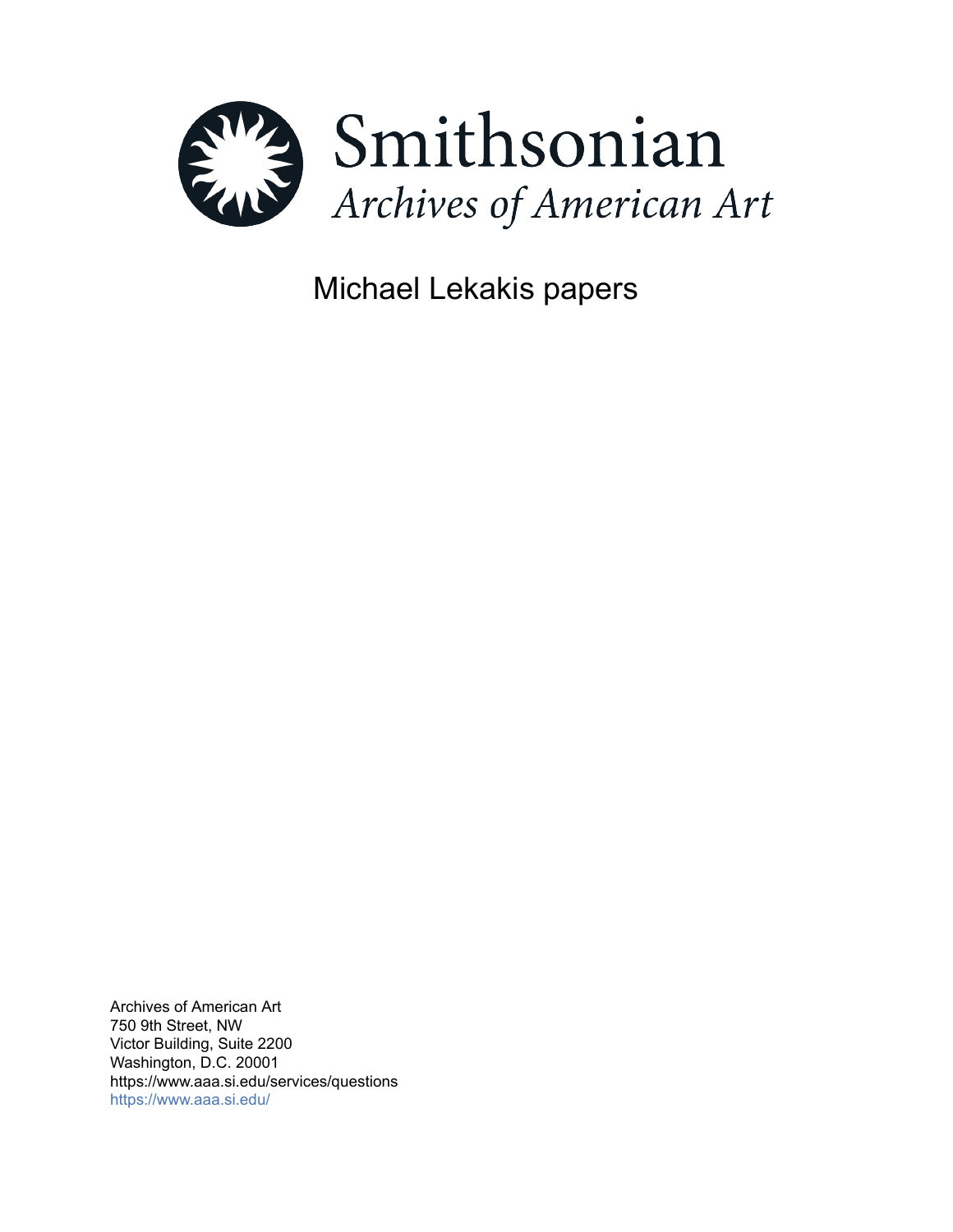# **Table of Contents**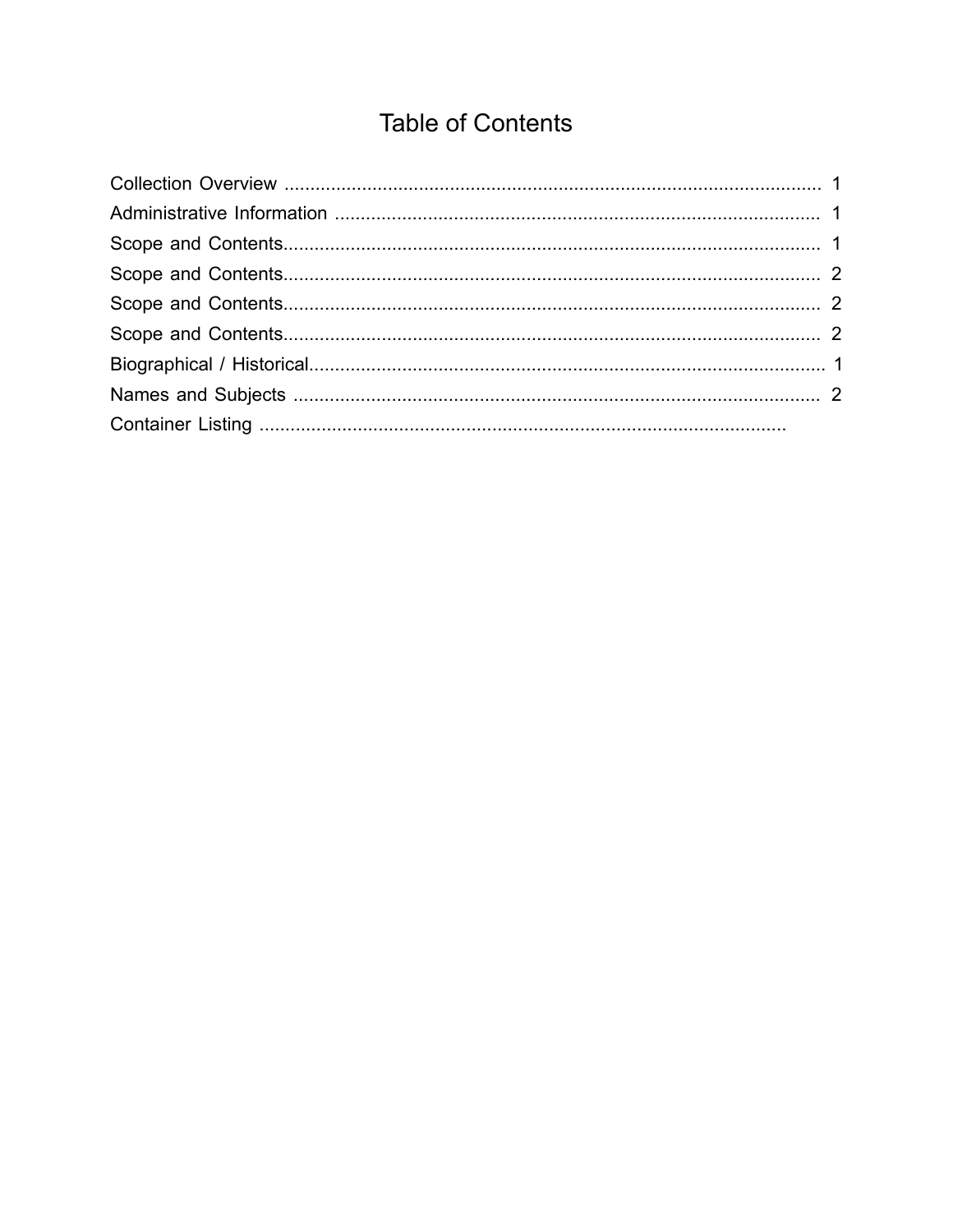#### <span id="page-2-0"></span>**Collection Overview**

| <b>Repository:</b> | Archives of American Art                                               |
|--------------------|------------------------------------------------------------------------|
| Title:             | Michael Lekakis papers                                                 |
| Date:              | 1940-1990                                                              |
| Identifier:        | AAA lekamich                                                           |
| Creator:           | Lekakis, Michael, 1907-                                                |
| Extent:            | 0.4 Linear feet ((on 2 microfilm reels))<br>0.4 Linear feet (Addition) |
| Language:          | English.                                                               |

# <span id="page-2-1"></span>**Administrative Information**

#### Acquisition Information

Donated 1969-1978 by Michael Lekakis, except for Cummings & Pound letters which were returned to Lekakis after microfilming, and in 1992 by Catherine Lekakis Hios, sister of Michael Lekakis.

#### Location of Originals

Cummings & Pound letters: Originals returned to Michael Lekakis after microfilming.

#### Available Formats

35mm microfilm reels N69-131 and 3090-3091 available at Archives of American Art offices and through interlibrary loan.

#### **Restrictions**

Use of original papers requires an appointment and is limited to the Archives' Washington, D.C., Research Center. Microfilmed materials must be consulted on microfilm. Contact Reference Services for more information.

#### <span id="page-2-3"></span>**Biographical / Historical**

Painter, sculptor, poet; New York, N.Y.

#### <span id="page-2-2"></span>**Scope and Contents**

Correspondence; U.S. Army records; postcards; telegrams; a monologue; photographs; catalogs; clippings; and publications.